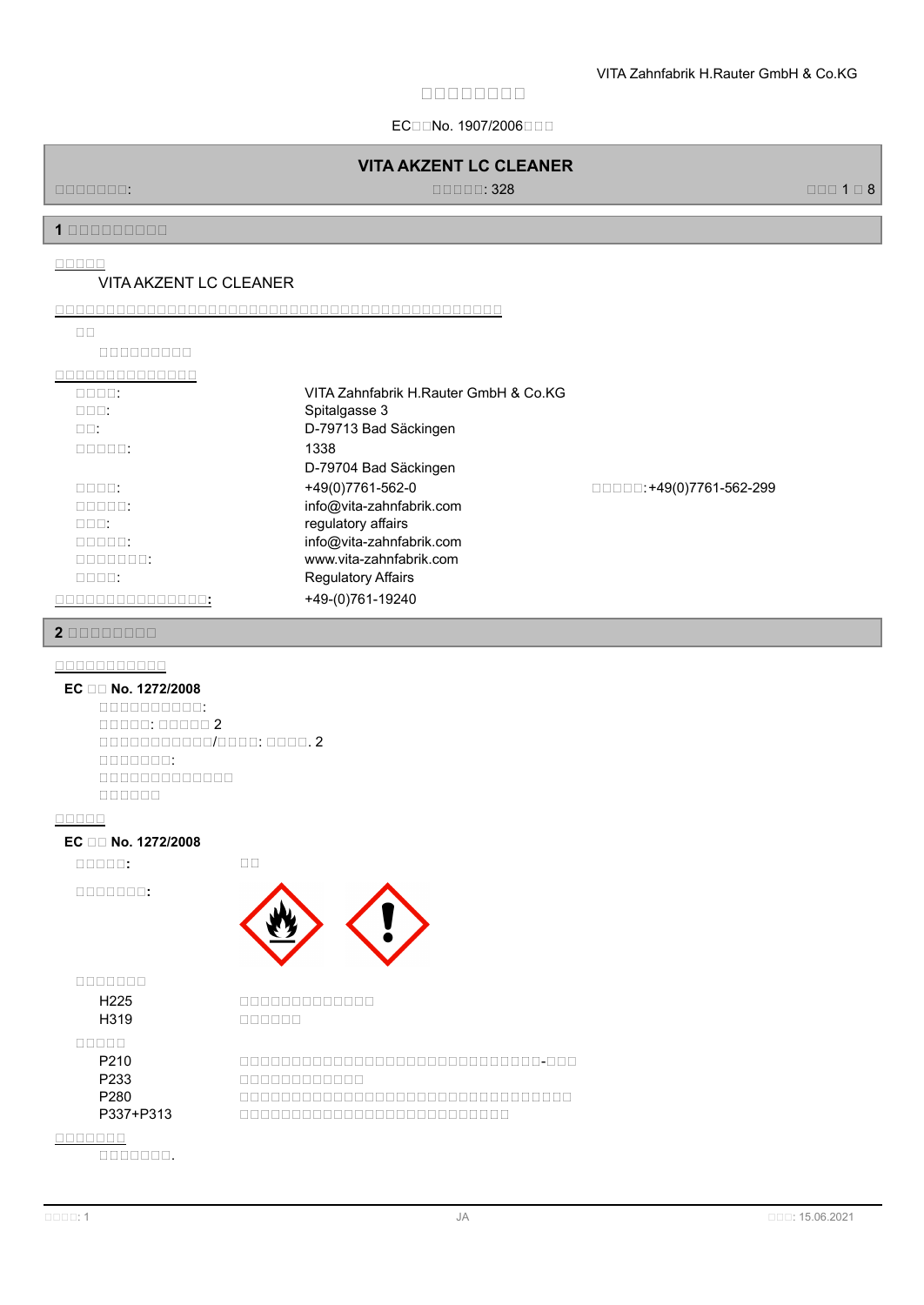## ECIENo. 1907/2006

## **VITA AKZENT LC CLEANER**

規規規規規規規: 規規規規規: 328 規規規 2 規 8

**3 安安安安安安安安**

**安安安**

## **安安安安安安**

| <b>CAS</b> | <b>DDD</b>                                                   | $\Box$      |
|------------|--------------------------------------------------------------|-------------|
|            | lghs ⊡⊟                                                      |             |
| 64-17-5    | ethyl alcohol                                                | $90 - 95\%$ |
|            | Flam. Liq. 2, Eye Irrit. 2; H225 H319                        |             |
| 78-93-3    | butanone; ethyl methyl ketone                                | $1 - 5\%$   |
|            | Flam. Liq. 2, Eye Irrit. 2, STOT SE 3; H225 H319 H336 EUH066 |             |

# HOOOEUHOOOOO: 160000000000

## **SCLOM-factor OD/OD ATE**

| CAS <sub>1</sub> | <b>IECOD</b>           | UUU                                            | 00          |
|------------------|------------------------|------------------------------------------------|-------------|
|                  | SCL□M-factor □□/□□ ATE |                                                |             |
| 64-17-5          | $1200 - 578 - 6$       | lethyl alcohol                                 | $90 - 95$ % |
|                  |                        | $\Box$ : LD50(50% $\Box$ $\Box$ ) = 7060 mg/kg |             |
| 78-93-3          | $1201 - 159 - 0$       | butanone; ethyl methyl ketone                  | $1 - 5\%$   |
|                  |                        | $\Box$ : LD50(50% $\Box$ $\Box$ ) = 5000 mg/kg |             |

### **4 安安安安**

#### **安安安安安安安安安安**

**安安安安安安安**

規規規規規規規規規規規.

#### **安安安安安安安安安**

規規規規規規規規規規規. 規規規規規規規規規規規規規 規規規規規規規規規規規規規規規

#### **安安安安安安安安**

規規規規規規規規規規規規規規規規規規規規規規規規規規規規規規規規規規規規規規規規規規規規規規

#### **安安安**

規規規規規規規規規規規規規規規規規規規規.

### **安安安安安安安安安安安安安安安安安安安安安**

規規規規規規規.

### **安安安安安安安安安安安安安安安安安**

00000000000

### **5 BEBEEF**

## **安安安**

**安安安安安安**

規規規規規 (CO2)規 規規 規規規規規規

#### **安安安安安安安安安安安**

規規

### **安安安安安安安安安安安安安安安安**

規規規規規規 規規規規規規規規規規規規規規規規規規規規規規規.

## **安安安安安安安安安安安安安**

規規規規規: 規規規規規規規規規規規規規規規

#### **安安安安安**

規規規規規規規規規規規規規規規規規規規規規規規規規規規規規規規規規. 規規/規規/規規規規規規規規規規規規規規規規規規規. 規規規規規規規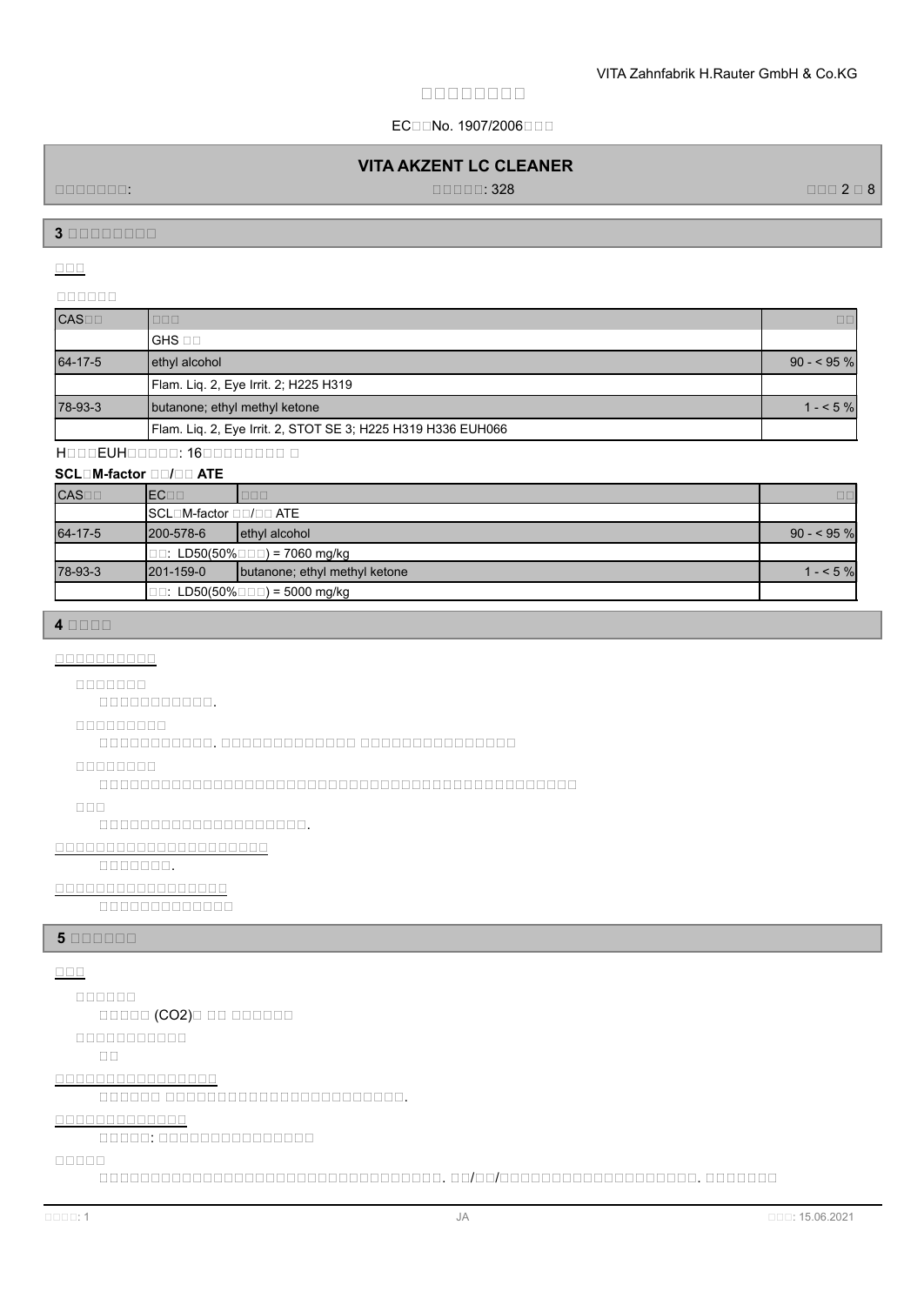## ECIENo. 1907/2006

### **VITA AKZENT LC CLEANER**

規規規規規規規: 規規規規規: 328 規規規 3 規 8

### 規規規規規規規規規規規規規規. 規規規規規規規規規規規規規規規規規.

#### **6 安安安安安安**

## **安安安安安安安安安安安安安安安安安安安安安安**

#### **安安安安安安安安**

規規規規規規規規規規規規規規. 規規/規/規規/規規規規規規規規規規規規規規. 規規規規規規規規規規規規規規規規規. 規規規規規規規規規規規規 規規規

#### **安安安安安安安安安安**

規規規規規規規規規規規規規規規規規規規規規規. 規規規規規規規規規規規規規規規規

#### **安安安安安安安安安安安安安安**

**安安安安安安安安安安**

規規規規規規規規規規規規規規規規規規規規規規規規規規規規規規規規規規規規規規規. 規規規規規規規規規規規規規規規規規規規規規 mananan.

#### **安安安安安安安安安安**

規規規規規: 規規規規 規 7 規規規規規規: 規規規規 規 8 規規規規規: 規規規規 規 13

#### **7 安安安安安安安安安安安**

### **安安安安安安安安安安安安安**

**安安安安安安安安安安**

規規規規規規規規規規規規規規.

#### **【九月八日八日八日八日八日八日八日八日八日八日八日八日八日八日八日**

規規規規規規規規規規規規規 - 規規. 規規規規規規規規規規規. 規規規規規規規規規規規規規規規規規規規規規規規.

## **安安安安安安安安安安安安安**

#### **安安安安安安安安**

規規規規規規規規規規規規規規規. 規規規規規規規規規規規規規規規規規規規規規. 規/規規/規規/規規規規規規規規規規規規規規規規規規規規規 規規規規

#### **安安安安安安安安安安安安**

ananananananananan. anan ananananananan

## **8 安安安安安安安安安安安**

### **安安安安安安安安**

#### **安安安安安安安安安安安安安安安安安**

| ICAS⊟⊟  | $- - -$<br>ساساسا   | ppm | $mg/\Box$ | $- - i$<br>$\square \square / \square$ | $- -$<br>$- -$  | $- -$<br>با ابتا |
|---------|---------------------|-----|-----------|----------------------------------------|-----------------|------------------|
| 78-93-3 | Methyl ethyl ketone | 200 | 590       |                                        | ____<br>_ _ _ _ |                  |

### **安安安安安安安安安安安安安安安安安**

| CAS <sub>0</sub> | $  -$<br>ب ب         | __<br>-- |               | $- -$<br>ب ب |  |
|------------------|----------------------|----------|---------------|--------------|--|
| 78-93-3          | ∃; Methylethylketone |          | 5 mg/l $\Box$ |              |  |

**安安安安**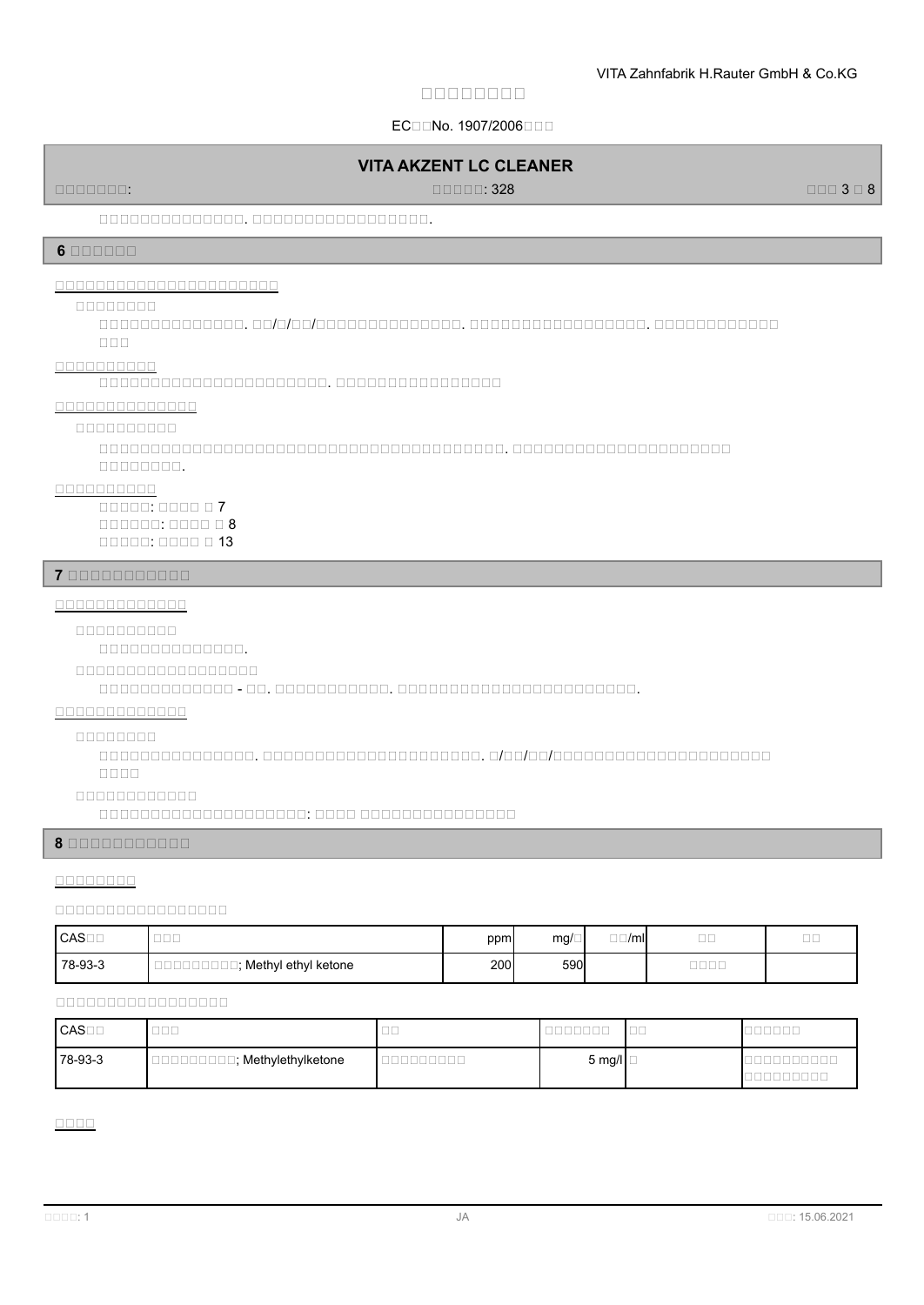## ECIENo. 1907/2006

| 0000000:                                            | <b>VITA AKZENT LC CLEANER</b><br>$\Box \Box \Box \Box \Box$ 328 | $\Box \Box \Box 4 \Box 8$ |
|-----------------------------------------------------|-----------------------------------------------------------------|---------------------------|
|                                                     |                                                                 |                           |
| 0000000<br>0/000000<br>00000/000000000000.<br>88888 |                                                                 |                           |
|                                                     |                                                                 |                           |
| 88888<br>888888                                     |                                                                 |                           |
| 90000000000                                         |                                                                 |                           |
| 00000000000000                                      |                                                                 |                           |
| $\Box \Box \Box \Box \Box$<br>$\Box$ :              | $\Box \Box \Box$<br>$\Box$ Box                                  |                           |
| $\Box H \Box$ :                                     | 00000000                                                        |                           |
| nnnnn<br>$\square\square$ :                         | 00000000                                                        |                           |
| 00000000000000:                                     | 78 °C                                                           |                           |
| $\square\square\square$ :                           | 13 °C                                                           |                           |
| $\Box \Box \Box$                                    |                                                                 |                           |
| $\Box\Box/\Box\Box\Box:$                            | $\Box$ $\Box$                                                   |                           |
| $\square \, \square$ :                              | $\square \, \square \, \square$                                 |                           |
| an an<br>000000000000: 000000000                    |                                                                 |                           |
| $\Box\Box\Box\Box\,$                                | $3,5 \square \square \%$                                        |                           |
| $\Box\Box\Box\Box:$                                 | 15 □□%                                                          |                           |
| $\square\square\square$ :                           | 425 °C                                                          |                           |
| 000000<br>$\square \, \square \colon$               | $\square \, \square \, \square$                                 |                           |
| $\square\square$ :                                  | $\Box$ $\Box$ $\Box$                                            |                           |
| $\Box \Box \Box \Box$                               | 00000000                                                        |                           |
| $\Box \Box \Box \Box$                               |                                                                 |                           |
| $\square \square \square$ :                         | <= 1100 hPa                                                     |                           |
| $(\Box 50 °C)$<br>$\square \square$ :               | 0,80000 g/cm <sup>3</sup>                                       |                           |
| $0000000000$<br>$000000000$                         |                                                                 |                           |
|                                                     |                                                                 |                           |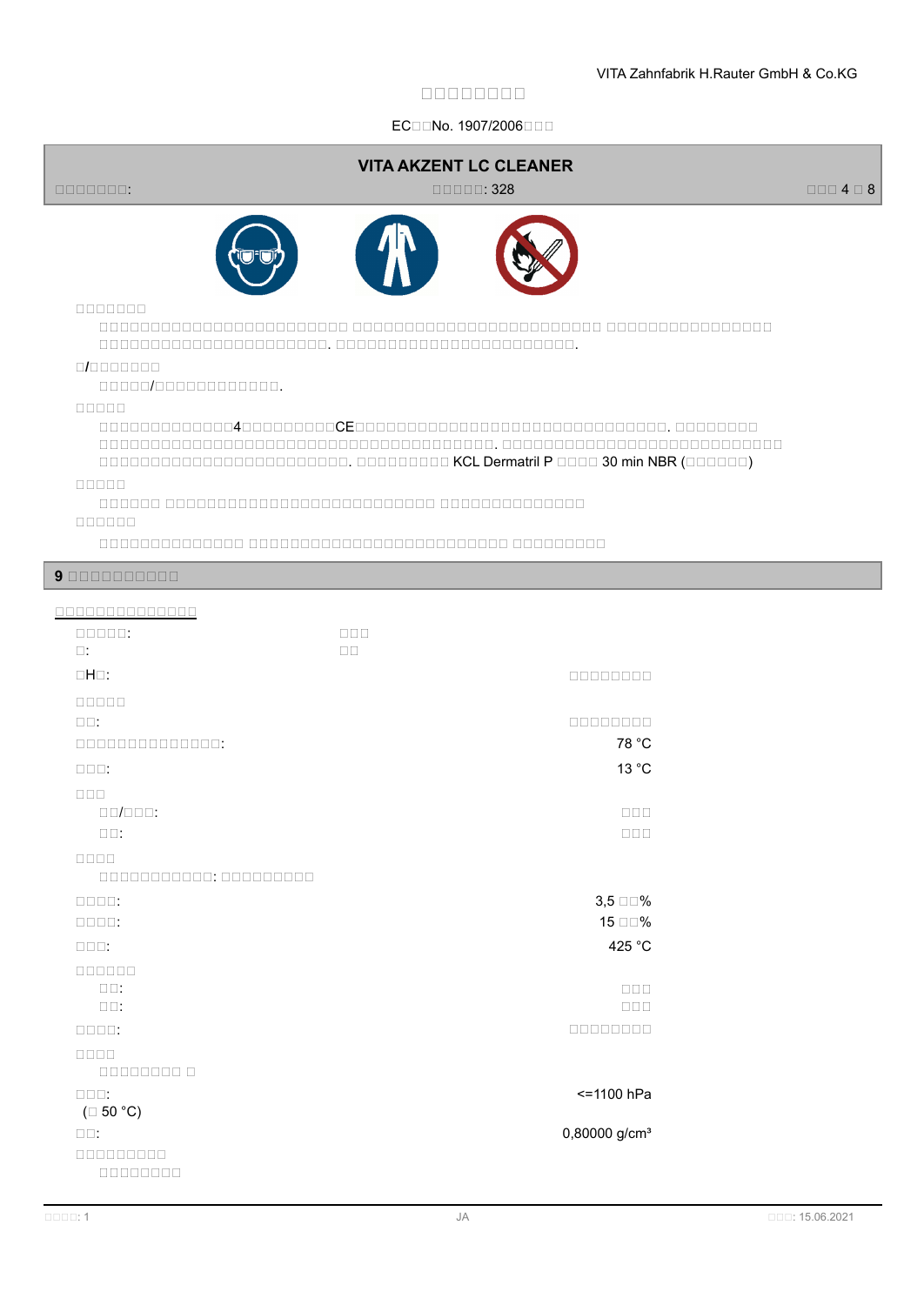## ECIENo. 1907/2006

| <b>VITA AKZENT LC CLEANER</b>   |                                |                           |
|---------------------------------|--------------------------------|---------------------------|
| nnnnnn:                         | $\Box \Box \Box \Box \Box$ 328 | $\Box \Box \Box 5 \Box 8$ |
| n-000000/00000:                 | 00000000                       |                           |
| $\Box\Box\Box\Box\ .$           | 1,2 mPa $\cdot$ s              |                           |
| $(\square 20 °C)$               |                                |                           |
| $\Box \Box \Box \Box \Box \Box$ | nnnnnnn                        |                           |
| $\Box \Box \Box \Box$           | 00000000                       |                           |
| <b>OOOOOO</b>                   |                                |                           |
| $\Box \Box \Box \Box \Box$      | 0,0%                           |                           |
| 10 00000000                     |                                |                           |
| $\Box \Box \Box$                |                                |                           |
| mggggg                          |                                |                           |
| 000000                          |                                |                           |
| 00000000000000000000            |                                |                           |
| 00000000000                     |                                |                           |
| 000000000000                    |                                |                           |
| 0000000                         |                                |                           |
|                                 |                                |                           |

**安安安安安**

## 規規規規規規規.

## **安安安安安安安安安安安安安**

規規規規規規規規規規規規規規規規

# **11 安安安安安**

# **安安安安**

**安安安安**

規規規規規規規規規規規規規規規規規規規規規規規規規規規

| <b>CAS</b> | $\Box \Box \Box$              |                               |  |        |
|------------|-------------------------------|-------------------------------|--|--------|
|            | 00000                         | 000                           |  | $\Box$ |
| 64-17-5    | ethyl alcohol                 |                               |  |        |
|            | $\Box \Box \Box$              | LD50(50%□□□)<br>7060<br>mg/kg |  |        |
| 78-93-3    | butanone; ethyl methyl ketone |                               |  |        |
|            | $\Box \Box \Box$              | LD50(50%□□□)<br>5000<br>mg/kg |  |        |

**安安安安安安安安**

規規規規規規

adaad/aad: adaadaadaadaadaadaadaada

**安安安安安**

規規規規規規規規規規規規規規規規規規規規規規規規規規規

#### **安安安安安安安安安安/安安安安/安安安安安安**

規規規規規規規規規規規規規規規規規規規規規規規規規規規

## **安安安安安安安安安安安安安安**

規規規規規規規規規規規規規規規規規規規規規規規規規規規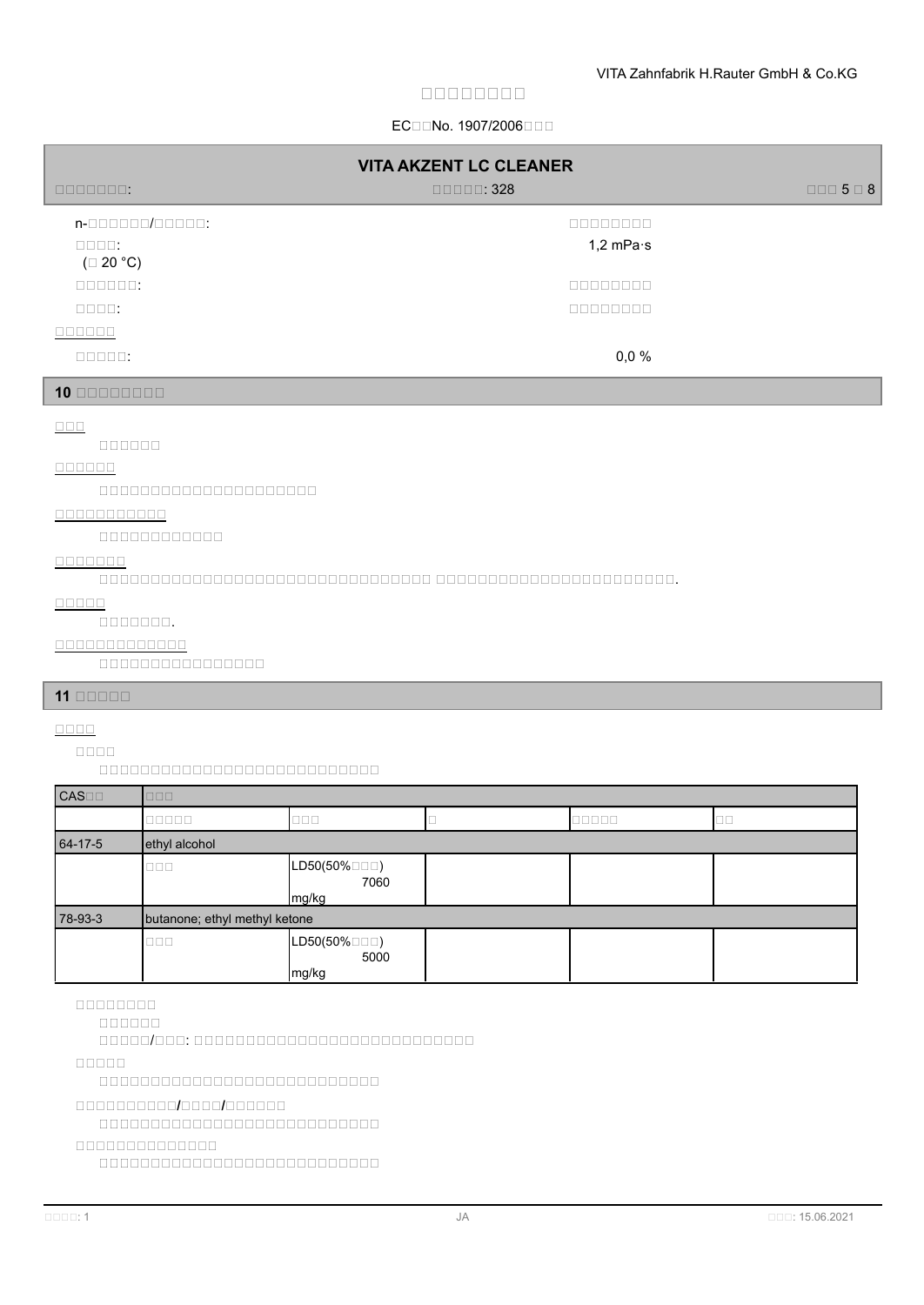## ECIENo. 1907/2006

## **VITA AKZENT LC CLEANER**

規規規規規規規: 規規規規規: 328 規規規 6 規 8

**安安安安安安安安安安安安安安**

# 規規規規規規規規規規規規規規規規規規規規規規規規規規規

**安安安安安安安安安**

規規規規規規規規規規規規規規規規規規規規規規規規規規規

#### **安安安安安安安安安安安安安安安安安安安安安**

規規規規規規EC規規No 1272/2008 [CLP]規規規規規規規規規規規規規規規規規規.

#### **12 安安安安安安**

#### **安安**

規規規規規規規規規規規: 規規規規規

# **安安安安安安安**

規規規規規規規規規規規規規規.

### **安安安安安**

規規規規規規規規規規規規規規.

#### **安安安安安安安**

規規規規規規規規規規規規規規.

### **安安安安安安安安安**

規規規規規規規.

#### **安安安安安**

規規規規規規規規規規規規規

#### **13 安安安安安安**

#### **安安安安安安安**

**安安安安安**

規規規規規規規規規規規規規規規規規規規規規. 規規規規規規規規規規規規規規規規規規規

**安安安安安安**

規規規規規規規規規規規. 規規規規規規規規規規規規規規規規規規規規規規規規規規規規規. 規規規規規規規規規規規規規規規規規規規規規規規. EAK/AVVOODOODODOODOODOO

## **14 安安安安安安**

#### **安安安安 (IMDG)**

| UNOD:                                          | <b>UN 1170</b>          |
|------------------------------------------------|-------------------------|
| uuu:                                           | ETHANOL (ETHYL ALCOHOL) |
| <b>BBBUU:</b><br>Ш<br>$\mathbf{L}$             | 3                       |
| <b>DODD:</b>                                   | Ш                       |
| $\Box \Box \Box \Box \Box$                     | 3                       |
|                                                |                         |
| $\Box \Box \Box \Box \Box$                     | 144                     |
| $\Box$ $\Box$ $\Box$ :                         | 1 <sub>L</sub>          |
| $\square\square$ :                             | E <sub>2</sub>          |
| EmS:                                           | $F-E$ , S-D             |
| □□ (ICAO-TI/IATA-DGR)                          |                         |
| $UN \square$ :                                 | <b>UN 1170</b>          |
| UUU:                                           | ETHYL ALCOHOL           |
| TΤ<br>ш<br>$\mathbf{I}$<br>பப:<br>$\mathbf{L}$ | 3                       |
|                                                |                         |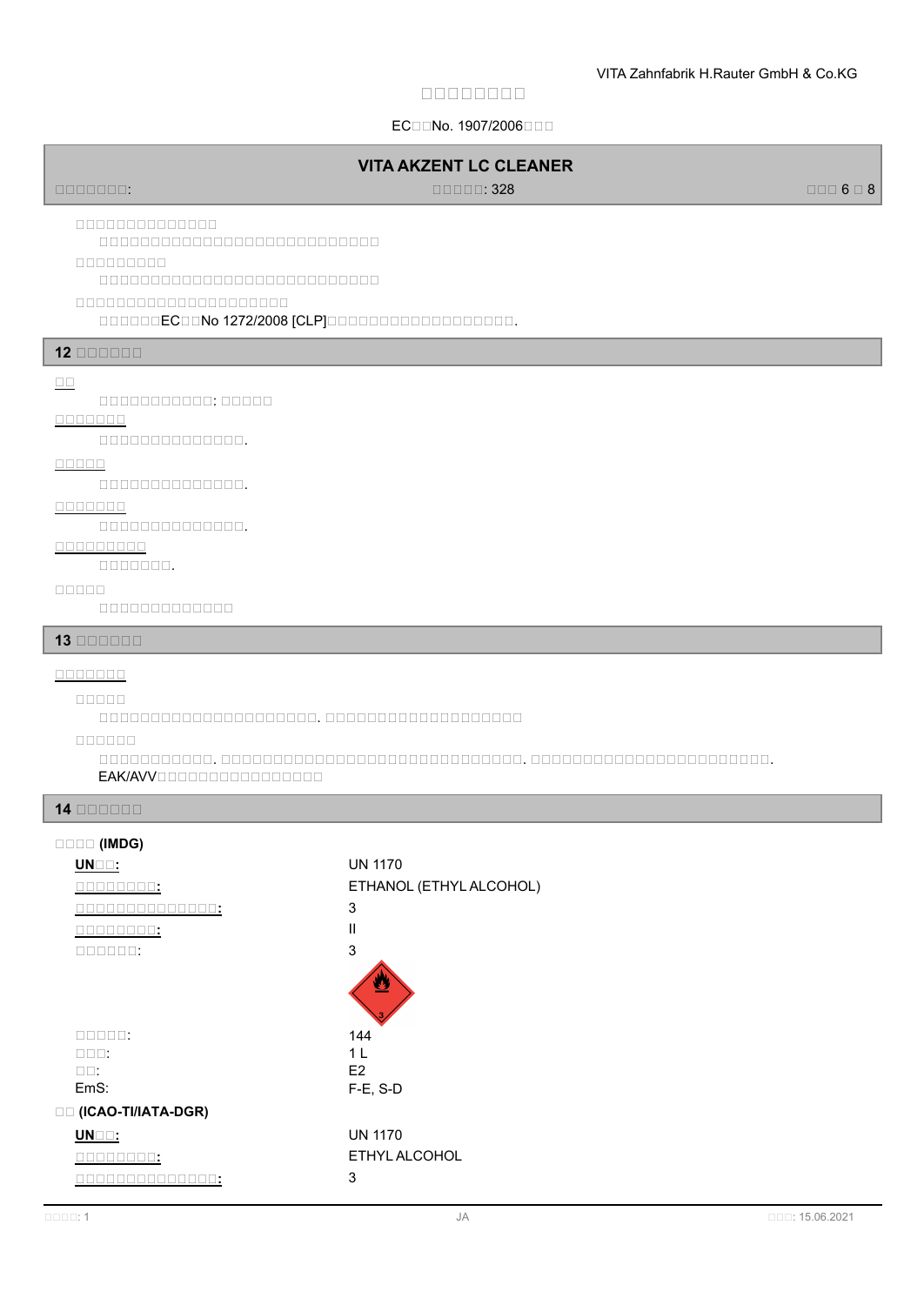## ECIENo. 1907/2006

| <b>VITA AKZENT LC CLEANER</b>                                                                                                                                                                                                                                                                                                                                                                                                                                                                                                                                                                                                                                                                                                                                                                                                       |                                                                                                                                                                                                                                                                                                                                                  |                             |
|-------------------------------------------------------------------------------------------------------------------------------------------------------------------------------------------------------------------------------------------------------------------------------------------------------------------------------------------------------------------------------------------------------------------------------------------------------------------------------------------------------------------------------------------------------------------------------------------------------------------------------------------------------------------------------------------------------------------------------------------------------------------------------------------------------------------------------------|--------------------------------------------------------------------------------------------------------------------------------------------------------------------------------------------------------------------------------------------------------------------------------------------------------------------------------------------------|-----------------------------|
| 0000000:                                                                                                                                                                                                                                                                                                                                                                                                                                                                                                                                                                                                                                                                                                                                                                                                                            | $\Box \Box \Box \Box \Box$ 328                                                                                                                                                                                                                                                                                                                   | $\Box \Box \Box$ 7 $\Box$ 8 |
| 00000000:                                                                                                                                                                                                                                                                                                                                                                                                                                                                                                                                                                                                                                                                                                                                                                                                                           | $\mathbf{H}$                                                                                                                                                                                                                                                                                                                                     |                             |
| $\Box \Box \Box \Box \Box \Box \ .$                                                                                                                                                                                                                                                                                                                                                                                                                                                                                                                                                                                                                                                                                                                                                                                                 | 3                                                                                                                                                                                                                                                                                                                                                |                             |
|                                                                                                                                                                                                                                                                                                                                                                                                                                                                                                                                                                                                                                                                                                                                                                                                                                     |                                                                                                                                                                                                                                                                                                                                                  |                             |
| $\Box \Box \Box \Box \Box$                                                                                                                                                                                                                                                                                                                                                                                                                                                                                                                                                                                                                                                                                                                                                                                                          | A3 A58 A180<br>1 <sub>L</sub>                                                                                                                                                                                                                                                                                                                    |                             |
| $\Box$ $\Box$ $\Box$ $\Box$ $\Box$ :<br>Passenger LQ:                                                                                                                                                                                                                                                                                                                                                                                                                                                                                                                                                                                                                                                                                                                                                                               | Y341                                                                                                                                                                                                                                                                                                                                             |                             |
| $\square\square$ :                                                                                                                                                                                                                                                                                                                                                                                                                                                                                                                                                                                                                                                                                                                                                                                                                  | E2                                                                                                                                                                                                                                                                                                                                               |                             |
| $IATA\square\square\square\square\square\square\square$ :                                                                                                                                                                                                                                                                                                                                                                                                                                                                                                                                                                                                                                                                                                                                                                           | 353                                                                                                                                                                                                                                                                                                                                              |                             |
| $IATA\square\square\square\square\square\square$ :<br>IATADDDDDDDDD:                                                                                                                                                                                                                                                                                                                                                                                                                                                                                                                                                                                                                                                                                                                                                                | 5L<br>364                                                                                                                                                                                                                                                                                                                                        |                             |
| IATADDDDDDDDD:                                                                                                                                                                                                                                                                                                                                                                                                                                                                                                                                                                                                                                                                                                                                                                                                                      | 60L                                                                                                                                                                                                                                                                                                                                              |                             |
| 0000000                                                                                                                                                                                                                                                                                                                                                                                                                                                                                                                                                                                                                                                                                                                                                                                                                             |                                                                                                                                                                                                                                                                                                                                                  |                             |
|                                                                                                                                                                                                                                                                                                                                                                                                                                                                                                                                                                                                                                                                                                                                                                                                                                     | $\Box \Box \Box$                                                                                                                                                                                                                                                                                                                                 |                             |
| 00000000000000                                                                                                                                                                                                                                                                                                                                                                                                                                                                                                                                                                                                                                                                                                                                                                                                                      |                                                                                                                                                                                                                                                                                                                                                  |                             |
| $\Box$ $\Box$ $\Box$ $\Box$ $\Box$ $\Box$ $\Box$ $\Box$ $\Box$ .<br><b>MARPOL 73/78 DODDO II DOO IBC Code DODDOODDOOD</b>                                                                                                                                                                                                                                                                                                                                                                                                                                                                                                                                                                                                                                                                                                           |                                                                                                                                                                                                                                                                                                                                                  |                             |
| $\square \, \square \, \square$                                                                                                                                                                                                                                                                                                                                                                                                                                                                                                                                                                                                                                                                                                                                                                                                     |                                                                                                                                                                                                                                                                                                                                                  |                             |
| $15$ $\Box$                                                                                                                                                                                                                                                                                                                                                                                                                                                                                                                                                                                                                                                                                                                                                                                                                         |                                                                                                                                                                                                                                                                                                                                                  |                             |
|                                                                                                                                                                                                                                                                                                                                                                                                                                                                                                                                                                                                                                                                                                                                                                                                                                     |                                                                                                                                                                                                                                                                                                                                                  |                             |
| $0000000$                                                                                                                                                                                                                                                                                                                                                                                                                                                                                                                                                                                                                                                                                                                                                                                                                           |                                                                                                                                                                                                                                                                                                                                                  |                             |
| $\Box\Box\Box\Box\,$                                                                                                                                                                                                                                                                                                                                                                                                                                                                                                                                                                                                                                                                                                                                                                                                                | 00000000000000                                                                                                                                                                                                                                                                                                                                   |                             |
| 000000000000000:                                                                                                                                                                                                                                                                                                                                                                                                                                                                                                                                                                                                                                                                                                                                                                                                                    | $1 - 00000000$                                                                                                                                                                                                                                                                                                                                   |                             |
| $16$ $\Box$ $\Box$ $\Box$ $\Box$                                                                                                                                                                                                                                                                                                                                                                                                                                                                                                                                                                                                                                                                                                                                                                                                    |                                                                                                                                                                                                                                                                                                                                                  |                             |
| <u>nnnnnnnn</u><br>IMDG: International Maritime Code for Dangerous Goods<br>IATA: International Air Transport Association<br>EINECS: European Inventory of Existing Commercial Chemical Substances<br>ELINCS: European List of Notified Chemical Substances<br><b>CAS: Chemical Abstracts Service</b><br>LC50: Lethal concentration, 50%<br>LD50: Lethal dose, 50%<br>CLP: Classification, labelling and Packaging<br>REACH: Registration, Evaluation and Authorization of Chemicals<br><b>UN: United Nations</b><br>DNEL: Derived No Effect Level<br><b>DMEL: Derived Minimal Effect Level</b><br><b>PNEC: Predicted No Effect Concentration</b><br>ATE: Acute toxicity estimate<br>LL50: Lethal loading, 50%<br>EL50: Effect loading, 50%<br>EC50: Effective Concentration 50%<br>ErC50: Effective Concentration 50%, growth rate | ADR: Accord européen sur le transport des marchandises dangereuses par Route<br>(European Agreement concerning the International Carriage of Dangerous Goods by Road)<br>GHS: Globally Harmonized System of Classification and Labelling of Chemicals<br>GHS: Globally Harmonised System of Classification, Labelling and Packaging of Chemicals |                             |